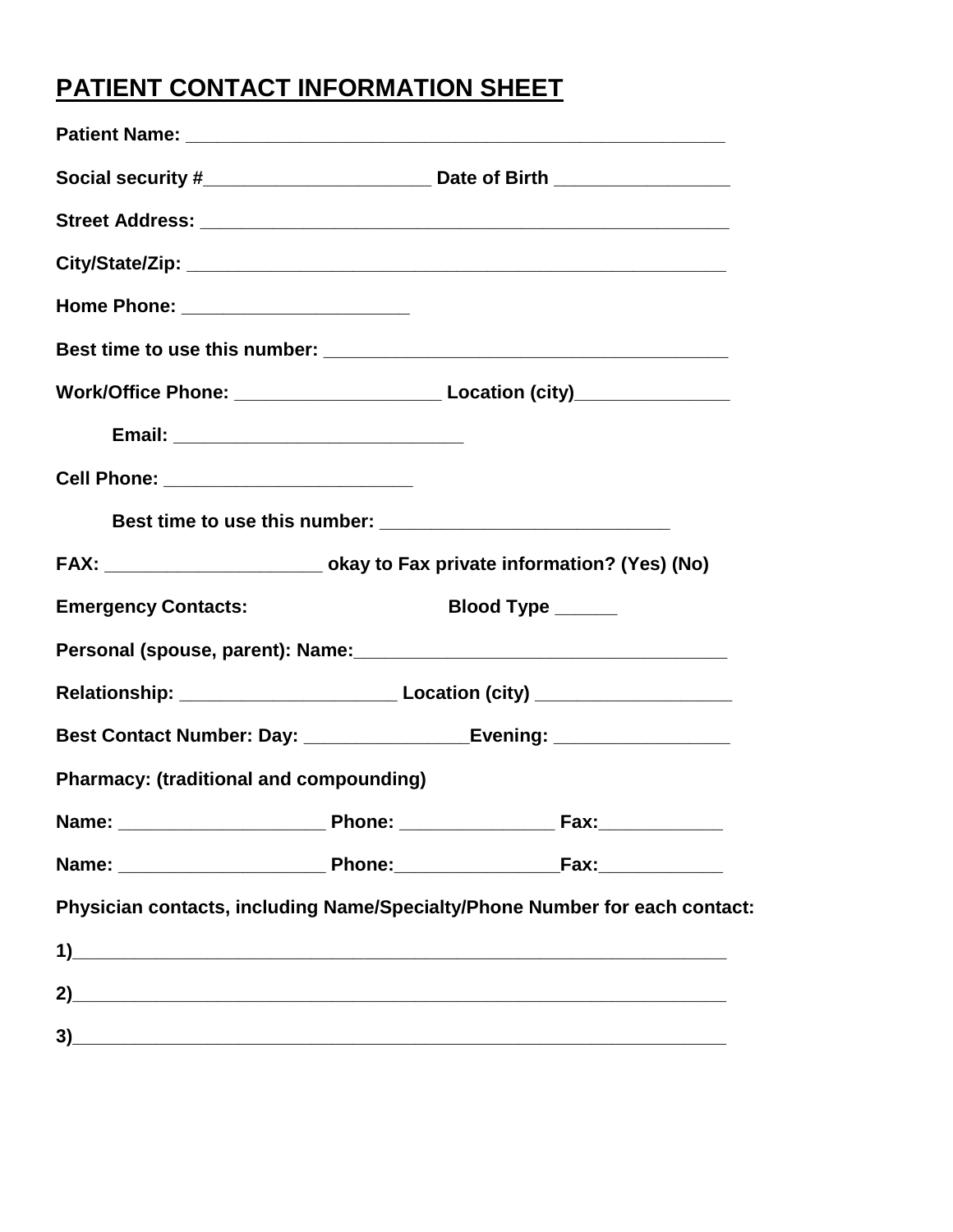## **PATIENT INSURANCE INFORMATION**

| <b>Primary Insurance:</b>                                                        |                                                                                  |
|----------------------------------------------------------------------------------|----------------------------------------------------------------------------------|
|                                                                                  |                                                                                  |
|                                                                                  |                                                                                  |
|                                                                                  |                                                                                  |
|                                                                                  |                                                                                  |
|                                                                                  | Policy Holder Name (if different from Patient): ________________________________ |
|                                                                                  |                                                                                  |
| <b>Prescription Drug Policy:</b>                                                 |                                                                                  |
| () Provides up to 30 days at a time                                              |                                                                                  |
| () Provides up to 90 days at a time                                              |                                                                                  |
| () No prescription drug coverage                                                 |                                                                                  |
|                                                                                  | () Mail away option for 90 days (please provide information):                    |
|                                                                                  |                                                                                  |
|                                                                                  |                                                                                  |
| $()$ Other:                                                                      |                                                                                  |
|                                                                                  |                                                                                  |
| <b>Secondary Insurance:</b>                                                      |                                                                                  |
|                                                                                  |                                                                                  |
|                                                                                  |                                                                                  |
|                                                                                  |                                                                                  |
| ID#                                                                              |                                                                                  |
| Policy Holder Name (if different from Patient): ________________________________ |                                                                                  |
|                                                                                  |                                                                                  |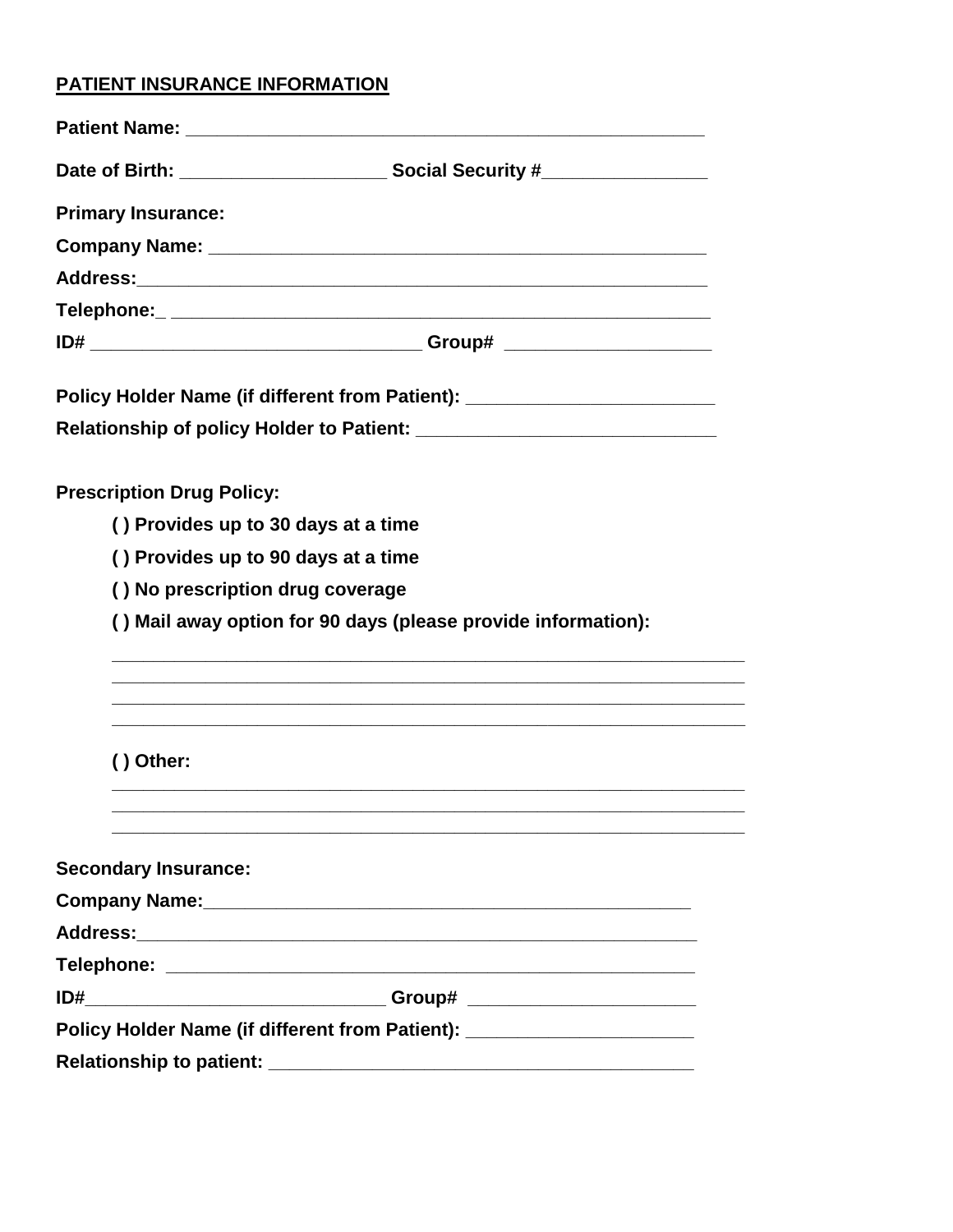A Better Alternative Medical Center **Robin Ellen Leder, M.D. 235 Prospect Avenue, Suite LB Hackensack, New Jersey 07601 Telephone: (201) 525-1155 / Fax (201) 525-0915**

### **Signature on File**

**Patient Name \_\_\_\_\_\_\_\_\_\_\_\_\_\_\_\_\_\_\_\_\_\_\_\_\_\_\_\_\_\_\_\_\_\_\_\_\_\_**

**Insurance Provider \_\_\_\_\_\_\_\_\_\_\_\_\_\_\_\_\_\_\_\_\_\_\_\_\_\_\_\_\_\_\_\_\_\_**

**Insurance ID Number \_\_\_\_\_\_\_\_\_\_\_\_\_\_\_\_\_\_\_\_\_\_\_\_\_\_\_\_\_\_\_\_**

**I, the undersigned, do hereby agree that all monies paid on my account by my health insurance provider, \_\_\_\_\_\_\_\_\_\_\_\_\_\_\_\_\_\_\_\_\_\_\_\_\_\_\_\_\_\_\_\_\_\_\_\_\_\_\_\_\_\_ for services rendered to me by Robin Ellen Leder, M.D. shall be made directly payable by said insurance company in the event that service paid via check are non-negotiable and cash/credit card is not available for payment.**

**I understand and agree that, if any monies for services rendered by Dr. Robin Leder are paid directly by my insurance company to me or a family member in the above instance, the monies shall be remitted by me to Dr. Leder immediately and in full. I shall be fully and solely responsible for this reimbursement to Dr. Leder.**

**I further give permission for this signature to be kept on file for any Medicare filing or other necessary paperwork requiring my signature for reimbursement.**

**I do so signify by the signing of my name below on this date in front of a witness.**

| Guardian Name __________________________________ | Date _____________ |
|--------------------------------------------------|--------------------|
| Guardian Signature______________________________ |                    |

**Date \_\_\_\_\_\_\_\_\_\_\_**

A Better Alternative Medical Center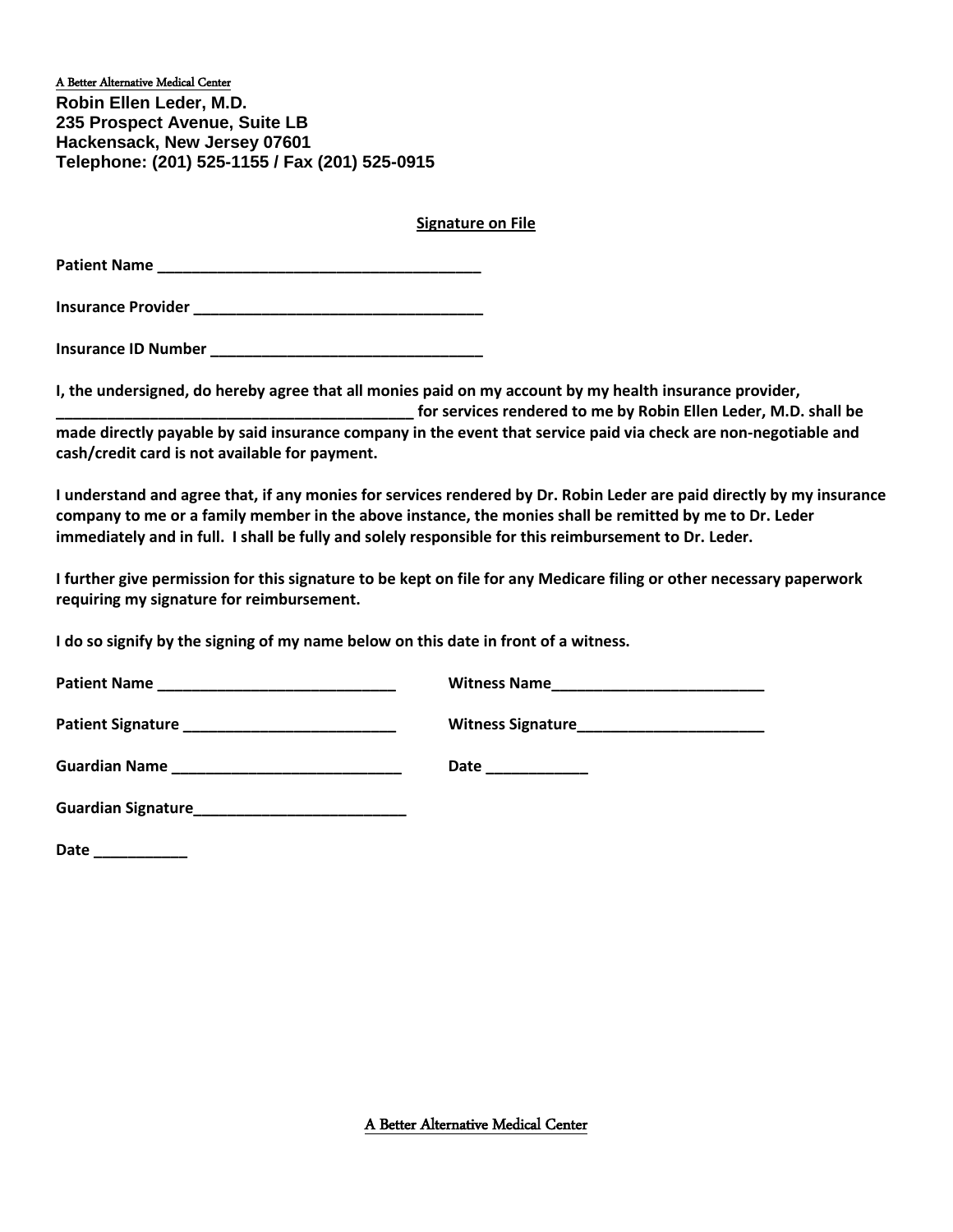# **CANCELLATION POLICY**

Cancellation without sufficient warning and "no-shows" play havoc with our office scheduling. Therefore, we ask that you give us a full business day's notice (24 hours) if you must cancel and appointment. This is equally important for IV therapy, shots, and any scheduled lab testing. Many tests and procedures require extensive advance preparation, which is wasted if you miss your appointment. In the event we do not receive 24 hour notice, you will be charged one half of the normal fee the first time, and the full amount any time thereafter.

Initiating this policy allows us sufficient time to schedule another appointment and to keep the office running smoothly and efficiently.

We fully understand that life situations do arise and make it difficult or impossible for an appointment to be kept. However, in fairness to other patients who may be kept waiting for many days in order to obtain appointments, we must adopt and enforce this policy.

Whenever our time permits, we will make a call to confirm/remind you of your visit, but even if we are unable to make contact with you, you are ultimately responsible for keeping your appointment or canceling in a timely fashion.

**Note: Your visit will begin at the scheduled time unless the office is running behind. If you arrive late, your visit will be billed as a full visit of the originally scheduled length. If the next patient is late as well, we will try to extend your visit to its scheduled length. To check to see if the office is running on time, or to let us know you are running on time, it is always advised that you call ahead prior to heading over. Our schedule is subject to fluctuations at any time due to the nature of the practice of medicine.**

We thank you for your cooperation.

Please sign below to indicate that you have read and understand our cancellation policy.

| Patient Name (Print)  | Patient/Guardian Signature |
|-----------------------|----------------------------|
| Guardian Name (Print) | Date                       |
| Witness Signature     | Date                       |

## **HIPPA NOTICE OF PRIVACY PRACTICES**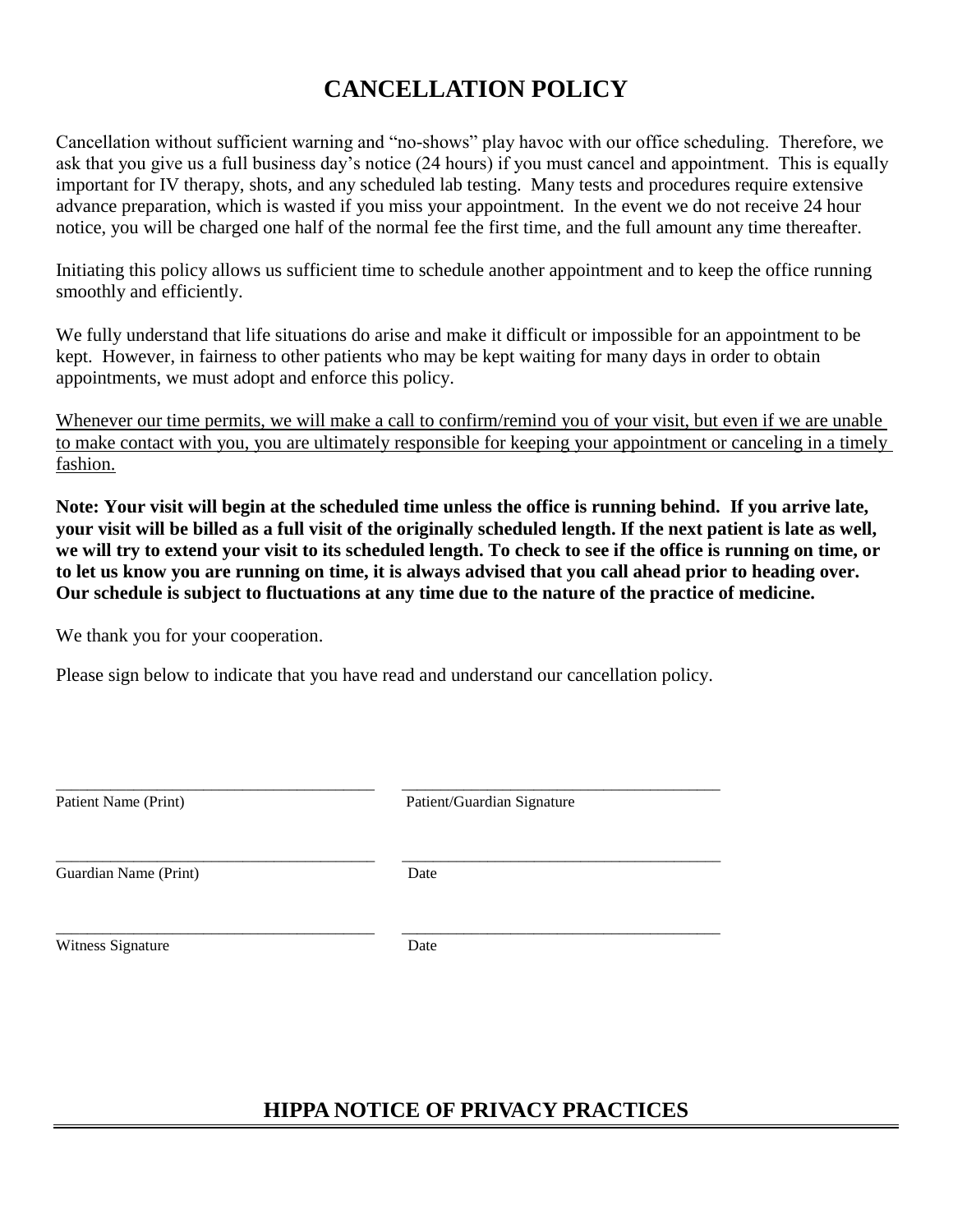#### **A Better Alternative Medical Center Robin Leder, M.D. 235 Prospect Avenue Hackensack, NJ 07601 201-525-1155**

THIS NOTICE DESCRIBES HOW MEDICAL INFORMATION ABOUT YOU MAY BE USED AND DISCLOSED AND HOW YOU CAN GET ACCESS TO THIS INFORMATION. PLEASE REVIEW IT CAREFULLY.

This notice of privacy practices describes how we may use and disclose your protected health information (PHI) to carry out treatment, payment or health care operations (TPO) and for other purposes that are permitted or required by law. It also describes your rights to access and control your protected health information. "Protected health information" is information about you, including demographic information, that may identify you and that relates to your past, present, or future physical or mental health or condition and related health care services.

#### **USES AND DISCLOSURES OF PROTECTED HEALTH INFORMATION**

Your protected health information may be used and disclosed by your physician, our office staff and others outside of our office that are involved in your care and treatment for the purpose of providing health care services to you, to pay your health care bills, to support the operation of the physician's practice, and any other uses required by law.

**Treatment:** We will use and disclose your protected health information to provide, coordinate, or manage your health care and any related services. This includes the coordination or management of your health care with a third party. For example, we would disclose your protected health information to a physician to whom you have been referred to ensure that the physician has the necessary information to diagnose or treat you.

**Payment:** Your protected health information will be used, as needed, to obtain payment for your health care services. For example, obtaining approval for a hospital stay may require that your relevant protected health information be disclosed to the health plan to obtain approval for hospital admission.

**Healthcare Operations:** We may use or disclose, as needed, your protected health information in order to support the business activities of your physician's practice. These activities include, but are not limited to, quality assessment activities, employee review activities, training of medical students, licensing, and conducted or arranging for other business activities, For example, we may disclose your protected health information to medical school students that see patients at our office. In addition, we may use a sign in sheet at the registration desk where you will be asked to sign your first name and indicate your physician. We may also call you by name in the waiting room when your physician is ready to see you. We may use or disclose your protected health information, as necessary, to contact you to remind you of your appointment.

We may use or disclose your protected health information in the following ways without your authorization. These situations include: as required by law, Public Health issues as required by law, Communicable Diseases, Health oversight, Abuse or Neglect, Food and Drug Administration requirements, Legal Proceedings, Law Enforcement, Coroners, Funeral Directors, Organ Donation, Research, Criminal Activity, Military Activity and National Security, Workers' Compensation, and Inmates Required Uses and Disclosures. Under the law, we must make disclosures to you when required by the Secretary of the Department of Health and Human Services to investigate or determine our compliance with the requirements of Section 164.500.

Other Permitted and Required Uses and Disclosures such as research will be made with your consent, authorization, or opportunity to object unless required by law. You may revoke this authorization at any time, except to the extent that your physician or the physician's practice has taken action in reliance on the use or disclosure indicated in the authorization.

Your Rights: The following is a statement of your rights with respect to your protected health information.

**1. Under federal law, you have the right to inspect and copy your protected health information.** However, you may not inspect or copy the following records:

Psychotherapy notes, information compiled in reasonable anticipation of, or use in, a civil, law that prohibits access to protected health information.

**2. You have the right to request a restriction of your protected health information.** This means that you may ask us not to disclose or use any part of your protected health information for the purposes of treatment, payment, or health care operations. You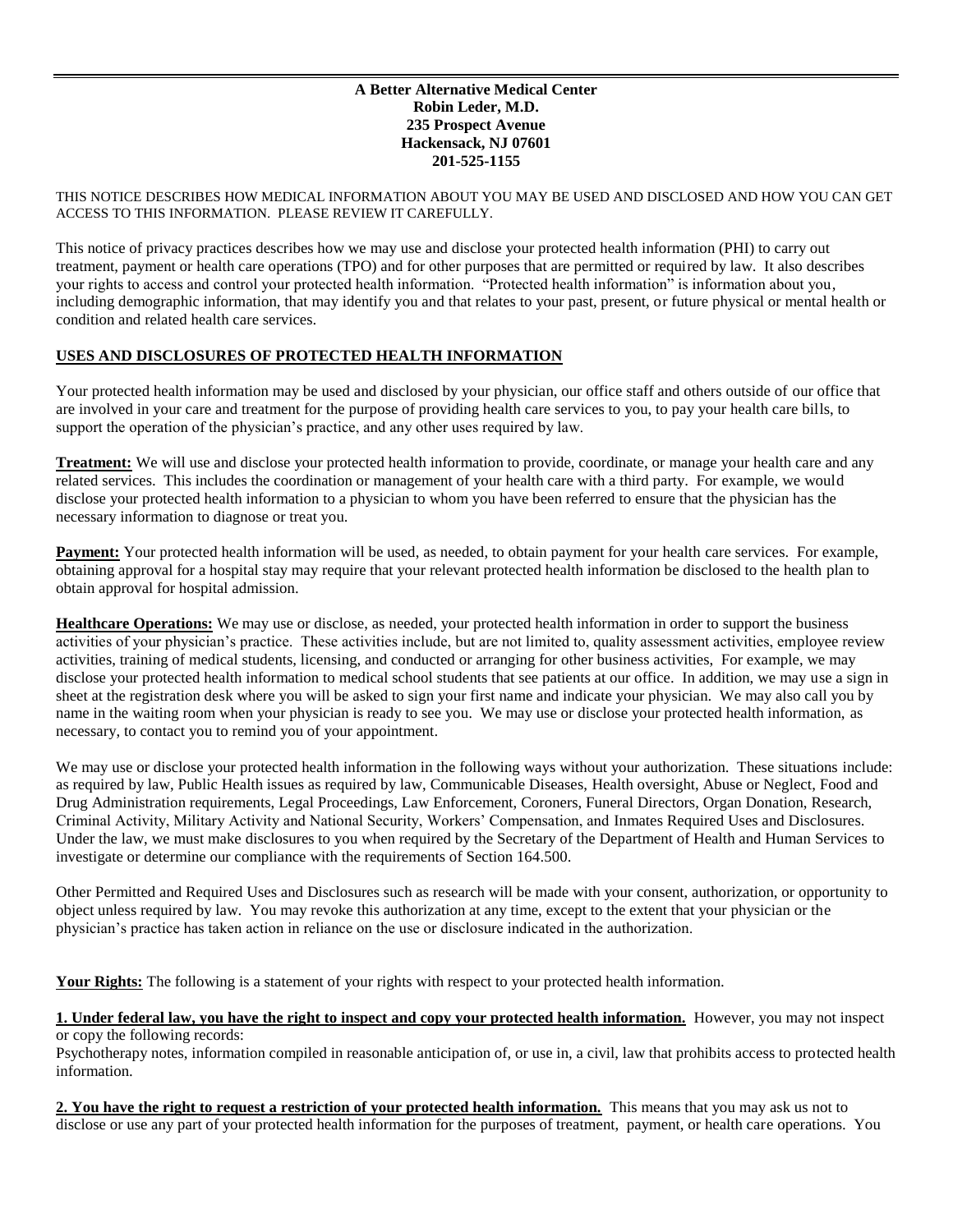may also request that any part of your protected health information not be disclosed to family members or friends who may be involved in your care or for notification purposes as described in this Notice of Privacy Practices. Your request must state the specific restriction requested and to whom you want the restriction to apply.

Your physician is not required to agree to a restriction that you may request. If the physician feels it is in your best interest to permit use and disclosure of your protected health information, your protected health information will not be restricted. You then have the right to use another healthcare professional.

**3. You have the right to request to receive confidential communications from us by alternative means or at an alternative location.** You have the right to obtain a paper copy of this notice from us upon request, even if you have agreed to accept this notice alternatively (i.e. electronically).

**4. You may have the right to have your physician amend your protected health information.** If we deny your request for amendment, you have the right to file a statement of disagreement with us and we may prepare a rebuttal to your statement and will provide you with a copy of any such rebuttal.

#### **5. You may have the right to receive an accounting of certain disclosures we have made, if any, of your protected health information.**

We reserve the right to change the terms of this notice and will inform you by mail of any changes. You then have the right to object or withdraw as provided in this notice.

**Complaints:** You may complain to us or to the Secretary of Health and Human Services if your believe your privacy rights have been violated by us. You may file a complaint with us by notifying our privacy contact of your complaint.

### WE WILL NOT RETALIATE AGAINST YOU FOR FILING A COMPLAINT.

officer in person or by phone via our main phone number.

This notice was published and becomes effective on or before **April 14, 2003.** We are required by law to maintain the privacy of, and provide individuals with, this notice of our legal duties and privacy practices with respect to protected health information. If you have any objections to this form, please ask to speak with our HIPPA compliance

Signature below is only acknowledgement that you have received this notice of our Privacy Practices.

**\_\_\_\_\_\_\_\_\_\_\_\_\_\_\_\_\_\_\_\_\_\_\_\_\_\_\_\_\_\_\_\_\_\_\_\_\_\_** Patient/Guardian Name (PRINT)

Date:

Patient/Guardian Signature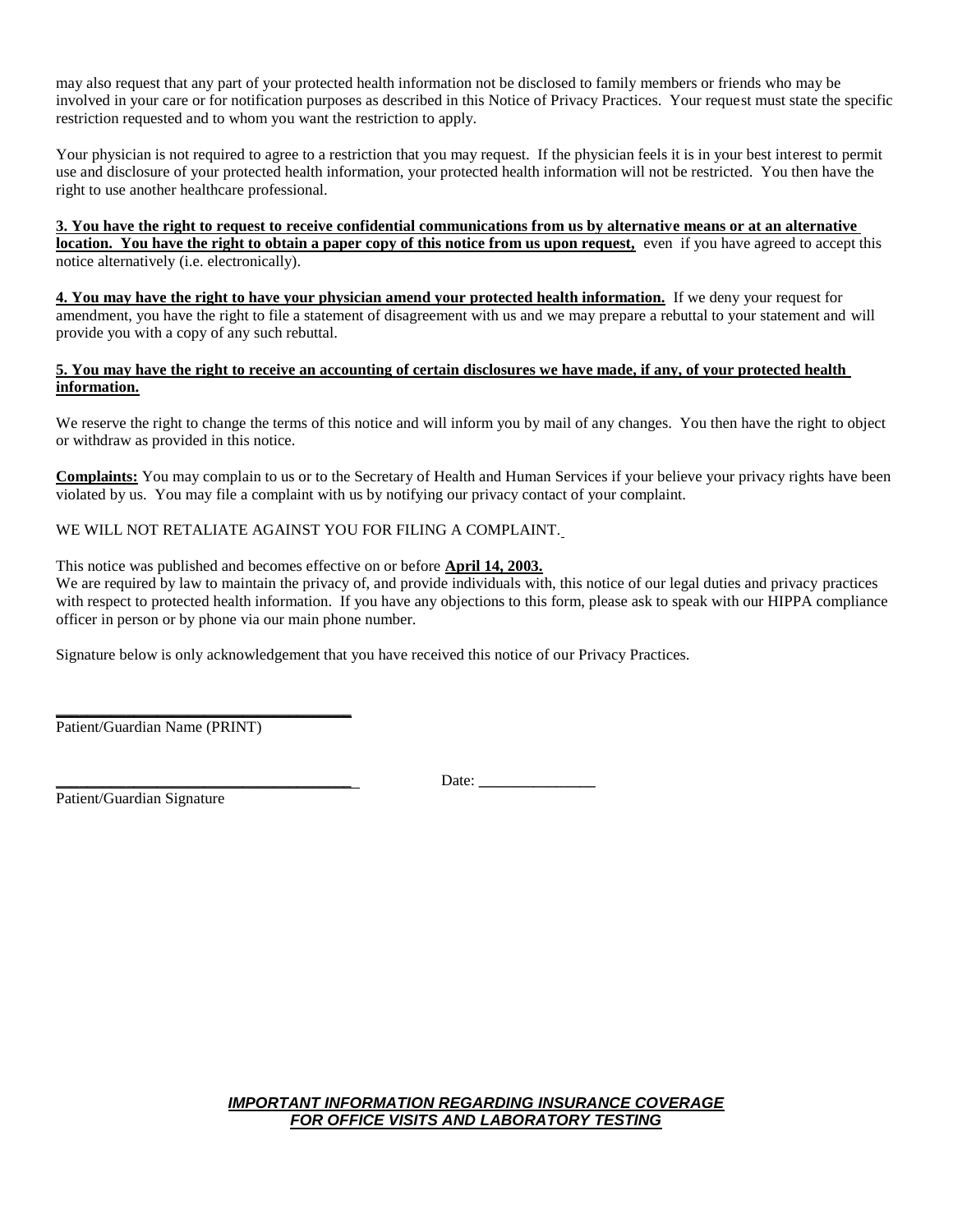One of the most common questions that our office receives is whether or not their traditional medical insurance or Medicare will cover visits and recommended tests and/or procedures.

With the wide variety of insurance products carried by our patients, it is impossible for us to know if and to what extent the costs of a test or procedure will be reimbursed by your insurer. If this is an important concern to you, the best source of information would be your own insurance company. It is always a good rule of thumb to know your insurance well to receive maximum benefits.

In order to assist you, your insurance provider may need to get test or procedure codes to verify coverage. These code numbers, CPT codes, need to be obtained from each individual laboratory. Each test that is ordered for you will have multiple CPT codes, since each procedure is actually a panel consisting of a number of tests, and each of these has its own code. The phone number to each lab can be found on the Important Phone Number List, provided in your colored first day folder. This information will assist you in obtaining precertification of the insurer's willingness to pay for a lab test or procedure, if possible.

Often, insurers will put off this decision until after a test has been completed, and will at that time request a letter of medical necessity. Our office will make every effort to provide you with such a letter as Dr. Leder will not order testing or procedures that she does not deem medically necessary. However, it is always important to note, that even with the support of our office, insurance claims may be denied. Please keep in mind that persistence is worthwhile when dealing with insurers in an effort to obtain all rightful benefits.

After your initial visit and on subsequent visits throughout your treatment, Dr. Leder will order a number of tests to evaluate your health. Some tests will be ordered from the usual group of "reference laboratories" with which you may be familiar (Quest, LabCorp, etc…). For any tests ordered from this type of "traditional" lab, IT IS IMPERITIVE FOR YOU THAT YOU KNOW AND LET US KNOW WHICH LAB HAS/HAVE BEEN DESIGNATED BY YOUR HEALTH INSURER AS THE LAB AFFILIATED WITH YOUR PARTICULAR POLICY. In this office, we use primarily Quest, LabCorp, and BioReference. There will be a fee for the processing of your specimen if drawn at our office.

#### **ONCE YOUR BLOOD HAS BEEN DRAWN IN OUR OFFICE AND DULY PROCESSED BY A PARTICULAR LAB, YOU WILL BE HELD RESPONSIBLE FOR THE LAB CHARGES, REGARDLESS OF WHETHER YOUR INSURER HAS SELECTED ANOTHER COMPANY FOR YOU OR NOT. AS MUCH AS WE WOULD LIKE TO ACCOMMODATE YOU, WE CAN ONLY ACCOMMODATE YOUR NEEDS IF YOU TELL US WHAT THEY ARE** *BEFORE* **YOUR BLOOD IS DRAWN.**

At the end of the day, claims that are medically justified may still be denied. For this reason, you are strongly encouraged to take advantage of the pre-pay and pay-assured programs offered by many of the laboratories. Pre-pay and Pay-Assured balances may still be submitted to your insurance company for reimbursement barring any special contractual commitments. Ultimately, whether you receive reimbursement or not, these programs will allow you the benefit of paying a significantly lower and fixed rate. These rates and plans are explained more fully on the individual educational consent forms that you will receive for each specific test/procedure.

Although our office will make every effort to assist you in your dealings with your insurer, it is ultimately your responsibility to communicate with and verify benefits afforded to you. Our office is in no way associated with any insurance company and takes no responsibility for denied claims.

Patient/Guardian Signature Witness Signature

\_\_\_\_\_\_\_\_\_\_\_\_\_\_\_\_\_\_\_\_\_\_\_\_\_\_\_\_\_\_\_\_\_\_\_\_ \_\_\_\_\_\_\_\_\_\_\_\_\_\_\_\_\_\_\_\_\_\_\_\_\_\_\_\_\_\_\_\_\_\_\_\_

Patient/Guardian Name (Print) Witness Name (Print)

Date **Date** Date **Date** Date **Date** 

\_\_\_\_\_\_\_\_\_\_\_\_\_\_\_\_\_\_\_\_\_\_\_\_\_\_\_\_\_\_\_\_\_\_\_\_ \_\_\_\_\_\_\_\_\_\_\_\_\_\_\_\_\_\_\_\_\_\_\_\_\_\_\_\_\_\_\_\_\_\_\_\_

\_\_\_\_\_\_\_\_\_\_\_\_\_\_\_\_\_\_\_\_\_\_\_\_\_\_\_\_\_\_\_\_\_\_\_\_ \_\_\_\_\_\_\_\_\_\_\_\_\_\_\_\_\_\_\_\_\_\_\_\_\_\_\_\_\_\_\_\_\_\_\_\_

#### **Patient Disclosure and Authorization of Information to other Physicians**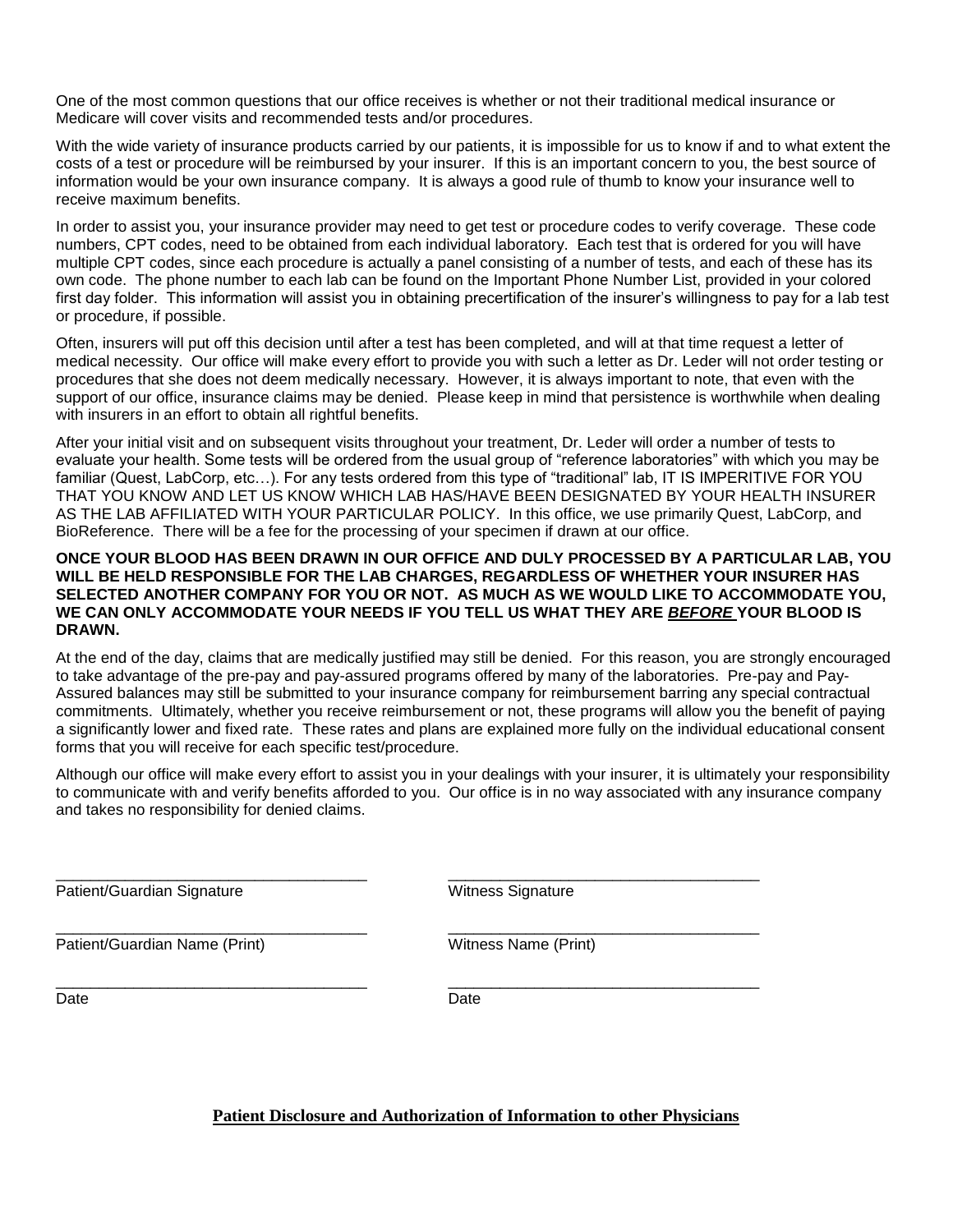**As Dr. Leder's patient, you may want her to advise any additional physicians you visit of her suggested treatment approach. Upon patient request and authorization, Dr. Leder will be pleased to communicate her protocol with any other doctor(s). Please set forth below the names, addresses, telephone numbers, and fax numbers of any and all physicians with whom you wish Dr. Leder to communicate on your behalf with respect to her suggested treatment approach, or indicate below that this is** *not* **your wish.**

| и саписне арргоасп, от ниясате основу пас сню ю тог убат вым                      |
|-----------------------------------------------------------------------------------|
|                                                                                   |
|                                                                                   |
|                                                                                   |
|                                                                                   |
|                                                                                   |
|                                                                                   |
|                                                                                   |
|                                                                                   |
|                                                                                   |
|                                                                                   |
|                                                                                   |
| Condition for which they treat you:<br><u>Condition for which they treat you:</u> |
|                                                                                   |
|                                                                                   |
|                                                                                   |
|                                                                                   |
|                                                                                   |

**( ) I do not request/authorize Dr. Leder to discuss her suggested treatment(s) with any other physician(s).**

| <b>Patient Name</b><br><u> 1980 - Jan Barbara Barbara, maso a sensibal de la propia de la propia de la propia de la propia de la propia d</u> | <b>Witness Name</b>      |
|-----------------------------------------------------------------------------------------------------------------------------------------------|--------------------------|
| <b>Patient Signature</b>                                                                                                                      | <b>Witness Signature</b> |
| Date                                                                                                                                          | Date                     |

| <b>Patient Name:</b> |  |
|----------------------|--|
| Date:                |  |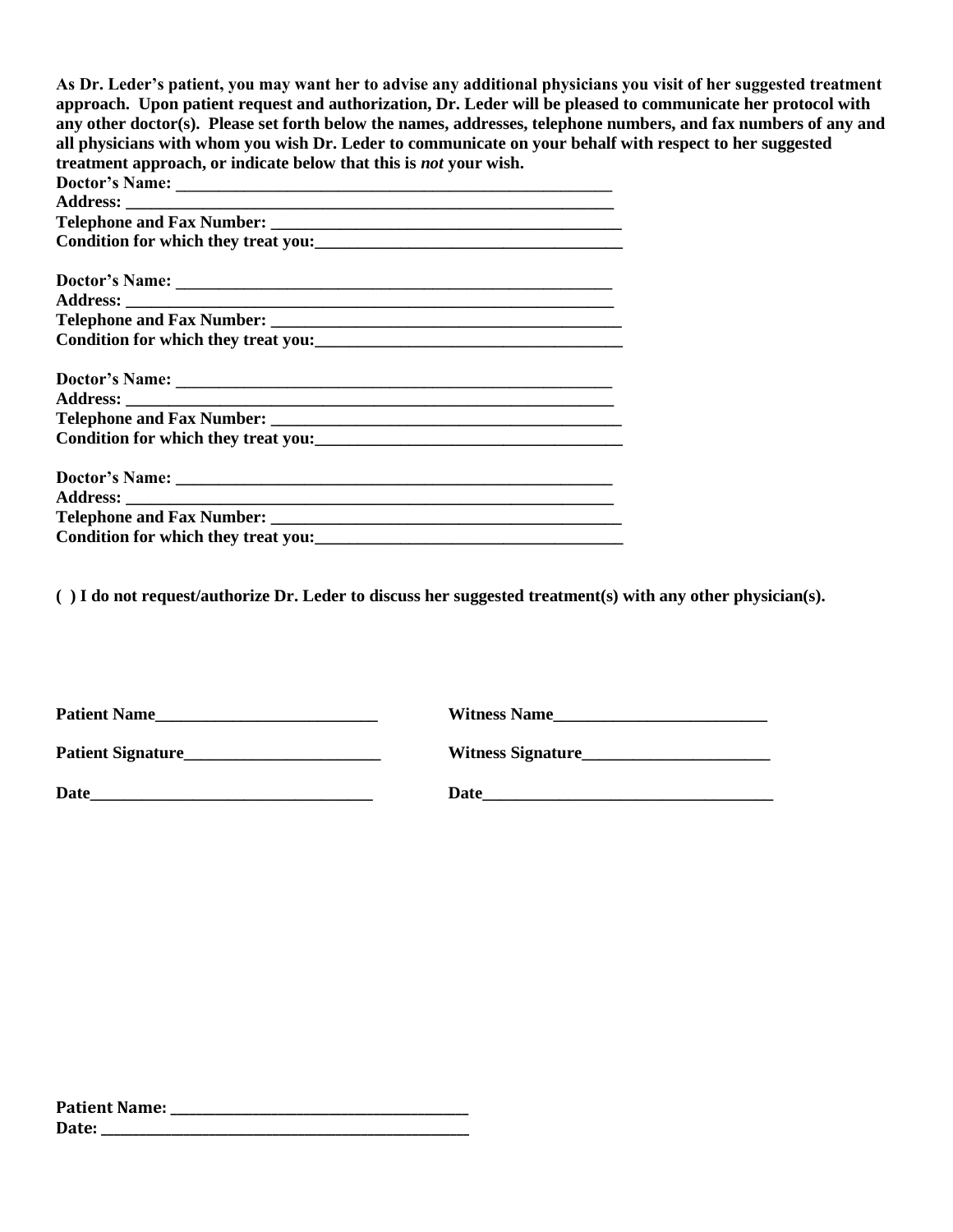## PLEASE LIST EACH AND EVERY VITAMIN, FOOD SUPPLEMENT, HEALTH FOOD PRODUCT, AND MEDICATION (BOTH PRESCRIPTION AND NON-PRESCRIPTION) THAT YOU USE IN THE SPACES PROVIDED BELOW

In addition, please include the dosage/strength of each product (e.g. 1mg, 400iu, etc..), the number of times a day/week you take the product, and the amount of each product that you take at one time (e.g. 1 pill, 1 Tablespoon, 2 drops, etc..).

### \*\*IT IS IMPERITIVE THAT YOU COMPLETE THIS FORM THROUGHLY AND NEATLY AS IT WILL BECOME PART OF YOUR PERMANENT RECORD.

| <b>PRODUCT NAME</b> | <b>BRAND NAME</b> | <u>DOSAGE PER PILL</u> | <b>#DAILY/WEEKLY</b> |
|---------------------|-------------------|------------------------|----------------------|
|                     |                   |                        |                      |
|                     |                   |                        |                      |
|                     |                   |                        |                      |
|                     |                   |                        |                      |
|                     |                   |                        |                      |
|                     |                   |                        |                      |
|                     |                   |                        |                      |
|                     |                   |                        |                      |
|                     |                   |                        |                      |
|                     |                   |                        |                      |
|                     |                   |                        |                      |
|                     |                   |                        |                      |
|                     |                   |                        |                      |

A Better Alternative Medical Center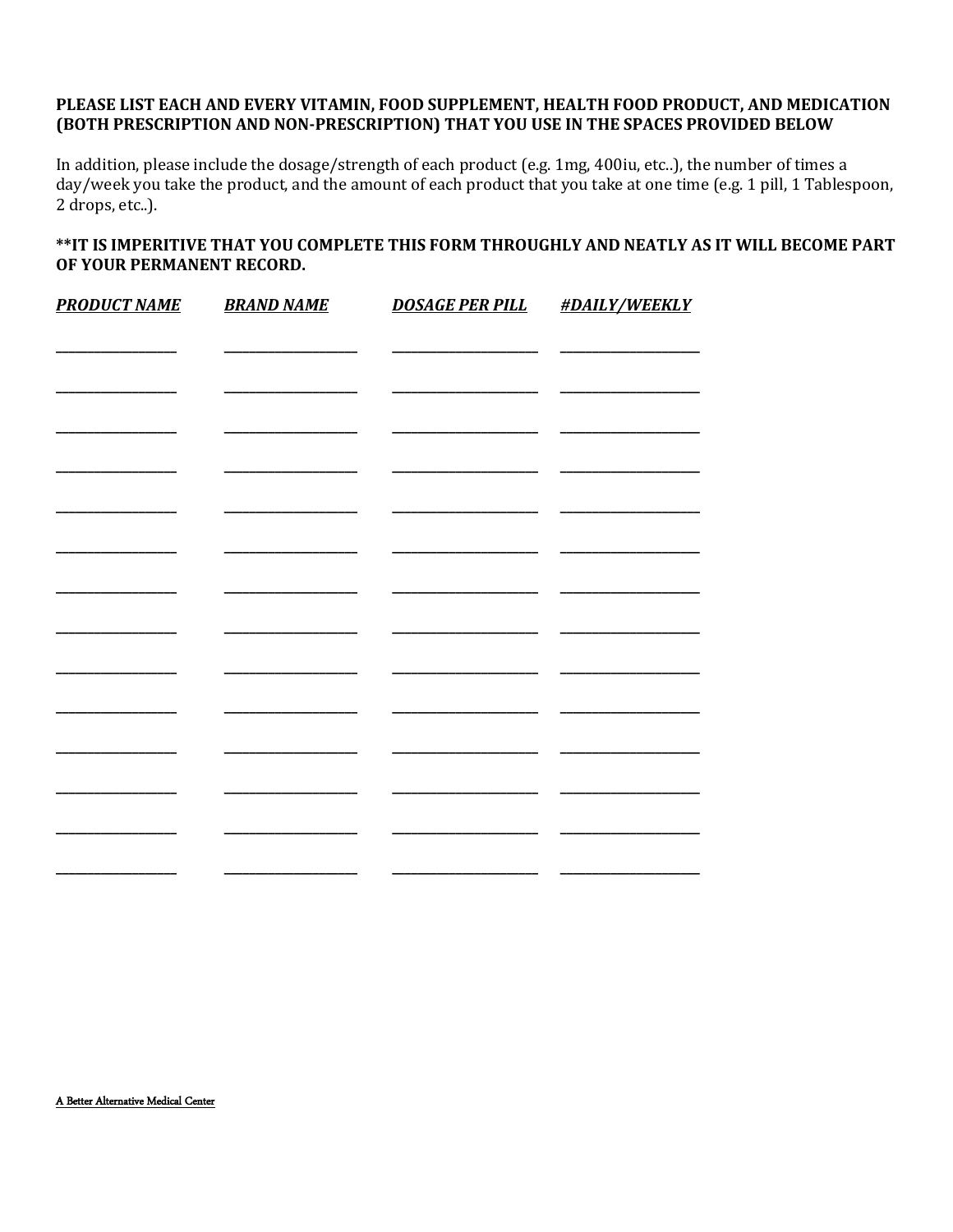#### **VISITS LIMITED TO THEIR SCHEDULED TIMES AND LENGTHS**

In today's busy world, everyone is running on a tight schedule to get everything done. Waiting in our office for extended periods is a hardship for many, and doesn't make anybody happy.

#### **In order to accommodate each of our patients, and remain respectful of their schedules, all patient visits will be limited to their scheduled times and lengths.**

To enable us to remain on schedule successfully:

- 1) **Please make sure to bring up all of the most important things you want to cover in your visit early on.** If you arrive several minutes in advance of your visit, you will be able to write these down on a form we can provide, in order to collect your thoughts. Keeping a list of concerns and questions between visits and bringing this with you can also be quite helpful.
- 2) **If you arrive late for your visit**, you will be billed for the full booked visit. The visit will end as originally scheduled.
- 3) If you are encountering scheduling problems during the day, please call to let us know. We may be able to rebook you later in the day or switch your appointment with another patient. Try to avoid a cancellation fee or paying for lost time, it is worth a call.
- 4) **Book a visit of adequate length**. Two 25 minute visits are more costly than one 50 minute visit.
- 5) You will be advised during your appointment when we have 5 minutes left to talk. This is a courtesy to allow you and the doctor to wrap up your most important thoughts, prescription requests, or whatever cannot wait until the next visit.
- 6) If our schedule permits, and you do require additional time up to 50 minutes, we will extend your visit if possible.
- 7) Try to leave enough time to be here a few minutes early, in case of unexpected traffic. Ask for a cup of herbal tea and relax for a moment before you enter your visit.
- 8) **Emergencies can arise in a medical office.** Please call prior to leaving for your visit to make sure that we are running true to schedule. If there is a special problem delaying us more than 30 minutes, we can accommodate you with a new appointment if you wish.

After nearly 20 years in practice, we find that staying on time is one of the very most important concerns for our patients. We thank you so much for your cooperation with this policy, and hope that you will enjoy the benefit of knowing that your visit will begin as scheduled. If you have any suggestions as to how was can improve yet further, we would love to hear from you.

I understand this policy and am willing to work with A Better Alternative Medical Center adhering to these guidelines.

\_\_\_\_\_\_\_\_\_\_\_\_\_\_\_\_\_\_\_\_\_\_\_\_\_\_\_\_\_\_\_\_\_\_\_\_\_\_\_\_\_\_\_\_\_\_\_ \_\_\_\_\_\_\_\_\_\_\_\_\_\_\_\_\_\_\_\_\_\_\_

\_\_\_\_\_\_\_\_\_\_\_\_\_\_\_\_\_\_\_\_\_\_\_\_\_\_\_\_\_\_\_\_\_\_\_\_\_\_\_\_\_\_\_\_\_\_\_ \_\_\_\_\_\_\_\_\_\_\_\_\_\_\_\_\_\_\_\_\_\_\_

Patient Name Date

Patient Signature **National Signature Witness Signature** Witness Signature

Robin Ellen Leder, M.D.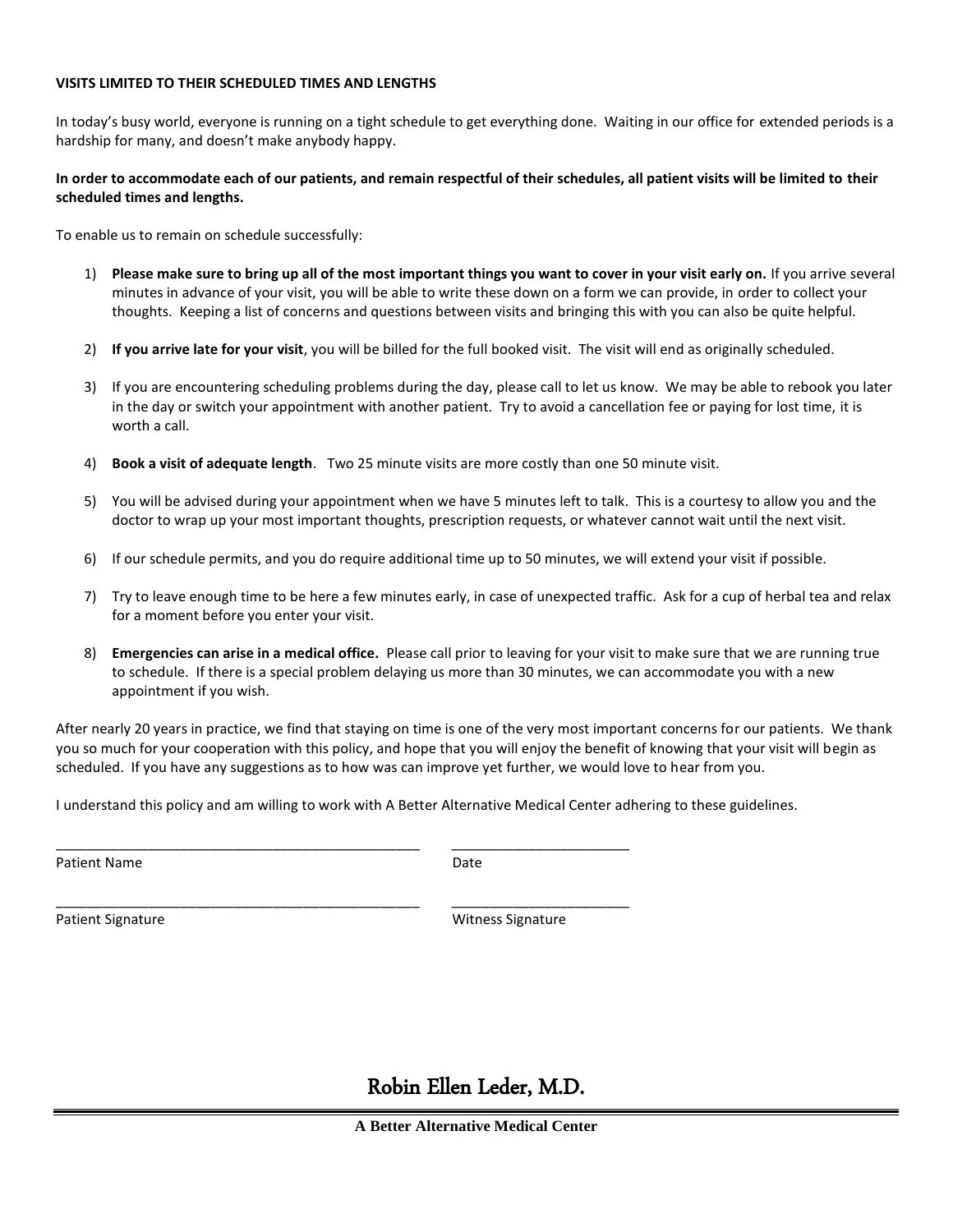**Robin Leder, M.D. 235 Prospect Avenue Hackensack, NJ 07601 201-525-1155**

## *What would you like to accomplish together?*

A complete nutritional program often includes changes in diet, habits, exercise patterns, and taking vitamins or supplements prescribed by the physician. Please answer the following questions as openly as possible so the doctor can devise a plan that best suits your needs and lifestyle.

\_\_\_\_\_\_\_\_\_\_\_\_\_\_\_\_\_\_\_\_\_\_\_\_\_\_\_\_\_\_\_\_\_\_\_\_\_\_\_\_\_\_\_\_\_\_\_\_\_\_\_\_\_\_\_\_\_\_\_\_\_\_\_\_\_\_\_\_\_\_\_\_\_\_\_\_\_\_\_\_\_\_\_\_\_\_\_\_\_\_ \_\_\_\_\_\_\_\_\_\_\_\_\_\_\_\_\_\_\_\_\_\_\_\_\_\_\_\_\_\_\_\_\_\_\_\_\_\_\_\_\_\_\_\_\_\_\_\_\_\_\_\_\_\_\_\_\_\_\_\_\_\_\_\_\_\_\_\_\_\_\_\_\_\_\_\_\_\_\_\_\_\_\_\_\_\_\_\_\_\_ \_\_\_\_\_\_\_\_\_\_\_\_\_\_\_\_\_\_\_\_\_\_\_\_\_\_\_\_\_\_\_\_\_\_\_\_\_\_\_\_\_\_\_\_\_\_\_\_\_\_\_\_\_\_\_\_\_\_\_\_\_\_\_\_\_\_\_\_\_\_\_\_\_\_\_\_\_\_\_\_\_\_\_\_\_\_\_\_\_\_

\_\_\_\_\_\_\_\_\_\_\_\_\_\_\_\_\_\_\_\_\_\_\_\_\_\_\_\_\_\_\_\_\_\_\_\_\_\_\_\_\_\_\_\_\_\_\_\_\_\_\_\_\_\_\_\_\_\_\_\_\_\_\_\_\_\_\_\_\_\_\_\_\_\_\_\_\_\_\_\_\_\_\_\_\_\_\_\_\_\_

My greatest concerns about my health (**my health goals**) are:

Are you concerned with or **interested in taking vitamins and supplements** as prescribed to maintain and/or improve your health?

\_\_\_\_\_\_\_\_\_\_\_\_\_\_\_\_\_\_\_\_\_\_\_\_\_\_\_\_\_\_\_\_\_\_\_\_\_\_\_\_\_\_\_\_\_\_\_\_\_\_\_\_\_\_\_\_\_\_\_\_\_\_\_\_\_\_\_\_\_\_\_\_\_\_\_\_\_\_\_\_\_\_\_\_\_\_\_\_\_\_ \_\_\_\_\_\_\_\_\_\_\_\_\_\_\_\_\_\_\_\_\_\_\_\_\_\_\_\_\_\_\_\_\_\_\_\_\_\_\_\_\_\_\_\_\_\_\_\_\_\_\_\_\_\_\_\_\_\_\_\_\_\_\_\_\_\_\_\_\_\_\_\_\_\_\_\_\_\_\_\_\_\_\_\_\_\_\_\_\_\_ \_\_\_\_\_\_\_\_\_\_\_\_\_\_\_\_\_\_\_\_\_\_\_\_\_\_\_\_\_\_\_\_\_\_\_\_\_\_\_\_\_\_\_\_\_\_\_\_\_\_\_\_\_\_\_\_\_\_\_\_\_\_\_\_\_\_\_\_\_\_\_\_\_\_\_\_\_\_\_\_\_\_\_\_\_\_\_\_\_\_

\_\_\_\_\_\_\_\_\_\_\_\_\_\_\_\_\_\_\_\_\_\_\_\_\_\_\_\_\_\_\_\_\_\_\_\_\_\_\_\_\_\_\_\_\_\_\_\_\_\_\_\_\_\_\_\_\_\_\_\_\_\_\_\_\_\_\_\_\_\_\_\_\_\_\_\_\_\_\_\_\_\_\_\_\_\_\_\_\_\_

\_\_\_\_\_\_\_\_\_\_\_\_\_\_\_\_\_\_\_\_\_\_\_\_\_\_\_\_\_\_\_\_\_\_\_\_\_\_\_\_\_\_\_\_\_\_\_\_\_\_\_\_\_\_\_\_\_\_\_\_\_\_\_\_\_\_\_\_\_\_\_\_\_\_\_\_\_\_\_\_\_\_\_\_\_\_\_\_\_\_ \_\_\_\_\_\_\_\_\_\_\_\_\_\_\_\_\_\_\_\_\_\_\_\_\_\_\_\_\_\_\_\_\_\_\_\_\_\_\_\_\_\_\_\_\_\_\_\_\_\_\_\_\_\_\_\_\_\_\_\_\_\_\_\_\_\_\_\_\_\_\_\_\_\_\_\_\_\_\_\_\_\_\_\_\_\_\_\_\_\_ \_\_\_\_\_\_\_\_\_\_\_\_\_\_\_\_\_\_\_\_\_\_\_\_\_\_\_\_\_\_\_\_\_\_\_\_\_\_\_\_\_\_\_\_\_\_\_\_\_\_\_\_\_\_\_\_\_\_\_\_\_\_\_\_\_\_\_\_\_\_\_\_\_\_\_\_\_\_\_\_\_\_\_\_\_\_\_\_\_\_

\_\_\_\_\_\_\_\_\_\_\_\_\_\_\_\_\_\_\_\_\_\_\_\_\_\_\_\_\_\_\_\_\_\_\_\_\_\_\_\_\_\_\_\_\_\_\_\_\_\_\_\_\_\_\_\_\_\_\_\_\_\_\_\_\_\_\_\_\_\_\_\_\_\_\_\_\_\_\_\_\_\_\_\_\_\_\_\_\_\_ \_\_\_\_\_\_\_\_\_\_\_\_\_\_\_\_\_\_\_\_\_\_\_\_\_\_\_\_\_\_\_\_\_\_\_\_\_\_\_\_\_\_\_\_\_\_\_\_\_\_\_\_\_\_\_\_\_\_\_\_\_\_\_\_\_\_\_\_\_\_\_\_\_\_\_\_\_\_\_\_\_\_\_\_\_\_\_\_\_\_

\_\_\_\_\_\_\_\_\_\_\_\_\_\_\_\_\_\_\_\_\_\_\_\_\_\_\_\_\_\_\_\_\_\_\_\_\_\_\_\_\_\_\_\_\_\_\_\_\_\_\_\_\_\_\_\_\_\_\_\_\_\_\_\_\_\_\_\_\_\_\_\_\_\_\_\_\_\_\_\_\_\_\_\_\_\_\_\_\_\_

Do you want to **improve your energy** level?

\_\_\_\_\_\_\_\_\_\_\_\_\_\_\_\_\_\_\_\_\_\_\_\_\_\_\_\_\_\_\_\_\_\_\_\_\_\_\_\_\_\_

\_\_\_\_\_\_\_\_\_\_\_\_\_\_\_\_\_\_\_\_\_\_\_\_\_\_\_\_\_\_

Do you want to improve any **specific health problem**(**s**)?

\_\_\_\_\_\_\_\_\_\_\_\_\_\_\_\_\_\_\_\_\_\_\_\_\_\_\_\_\_\_\_\_\_\_\_\_\_\_\_\_\_\_

Would you like to reduce or possibly **eliminate your current medications**?

\_\_\_\_\_\_\_\_\_\_\_\_\_\_\_\_\_\_\_\_\_\_\_\_\_\_\_\_\_\_\_\_\_\_\_\_\_\_\_\_\_\_\_\_\_\_\_\_\_\_\_\_\_\_\_\_\_\_\_\_\_\_\_\_\_\_

\_\_\_\_\_\_\_\_\_\_\_\_\_\_\_\_\_\_\_\_\_\_\_\_\_\_\_\_\_\_\_\_\_\_\_\_\_\_\_\_\_\_\_\_\_\_\_\_\_\_\_\_\_\_

\_\_\_\_\_\_\_\_\_\_\_\_\_\_\_\_\_\_\_\_\_\_\_\_\_\_\_\_\_\_\_\_\_\_\_\_\_\_\_\_\_\_\_\_\_\_\_\_\_\_\_\_\_\_\_\_\_\_\_\_\_\_\_\_\_\_

Are you willing to **lose weight and/or change your diet** if it will help you achieve your goals?

*Please check the following boxes as they apply to you:*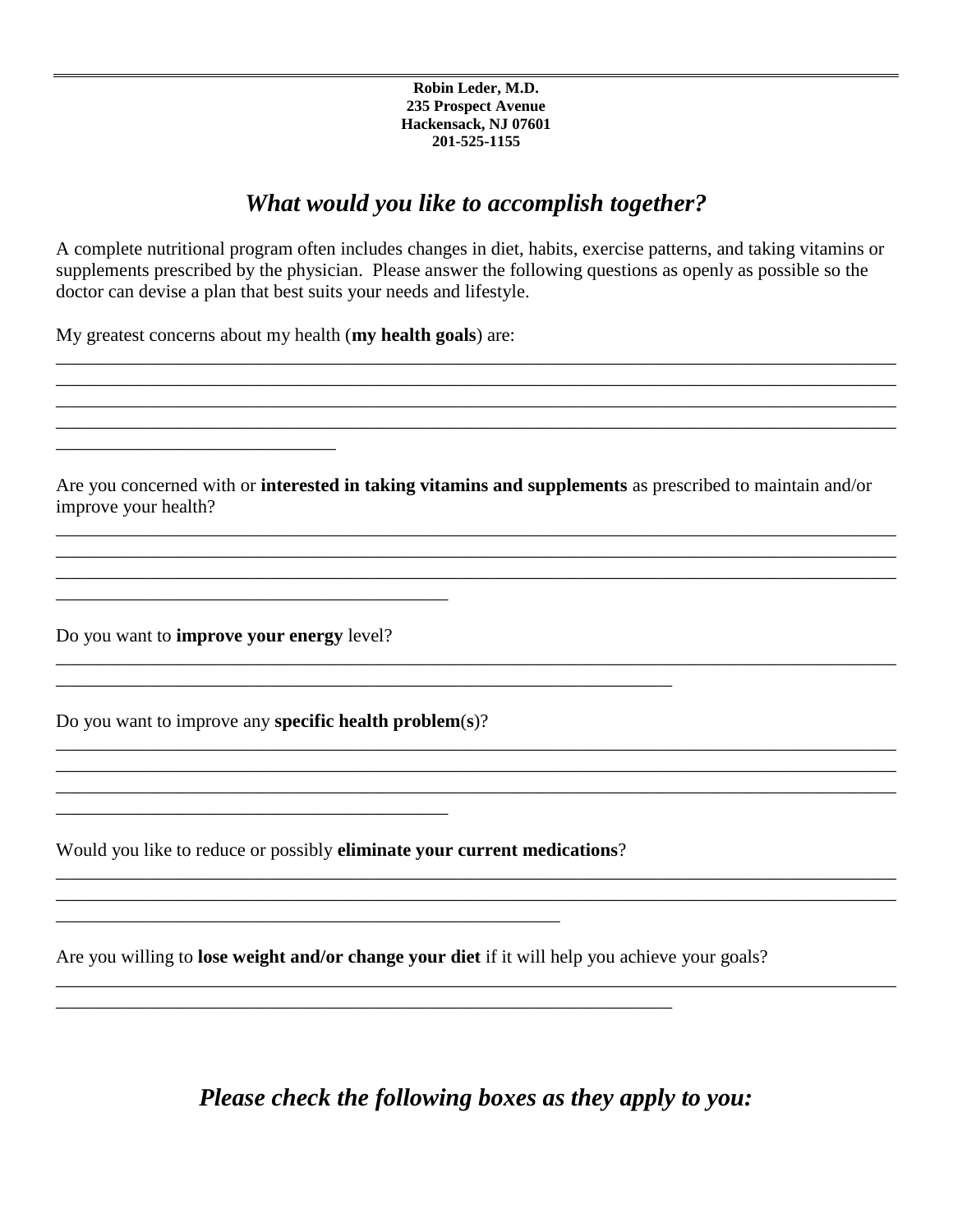| <b>Would You Like To?</b>          | <b>Definitely</b><br><b>Interested</b> | <b>Need More Info. Not Interested</b> |        | <b>This Does Not Apply</b><br>to Me |
|------------------------------------|----------------------------------------|---------------------------------------|--------|-------------------------------------|
| <b>Lose Weight</b>                 | $\Box$                                 | $\Box$                                | $\Box$ | $\Box$                              |
| <b>Gain Weight</b>                 | $\Box$                                 | $\Box$                                | $\Box$ | $\Box$                              |
| <b>Stop Smoking</b>                | $\Box$                                 | $\Box$                                | $\Box$ | $\Box$                              |
| <b>Reduce Alcohol Intake</b>       | $\Box$                                 | $\Box$                                | $\Box$ | $\Box$                              |
| <b>Improve Your Sleep</b>          | $\Box$                                 | $\Box$                                | $\Box$ | $\Box$                              |
| <b>Improve Your Energy</b>         | $\Box$                                 | $\Box$                                | $\Box$ | $\Box$                              |
| <b>Improve Your</b>                | $\Box$                                 | $\Box$                                | $\Box$ | $\Box$                              |
| Concentration                      |                                        |                                       |        |                                     |
| <b>Improve Your Moods</b>          | $\Box$                                 | $\Box$                                | $\Box$ | $\Box$                              |
| <b>Reduce Contraction/Duration</b> | $\Box$                                 | $\Box$                                | $\Box$ | $\Box$                              |
| of Illness                         |                                        |                                       |        |                                     |

#### **PATIENT CONCENT FORM**

The Department of Health and Human Service has established a "Privacy Rule" to help insure that personal health care information is protected for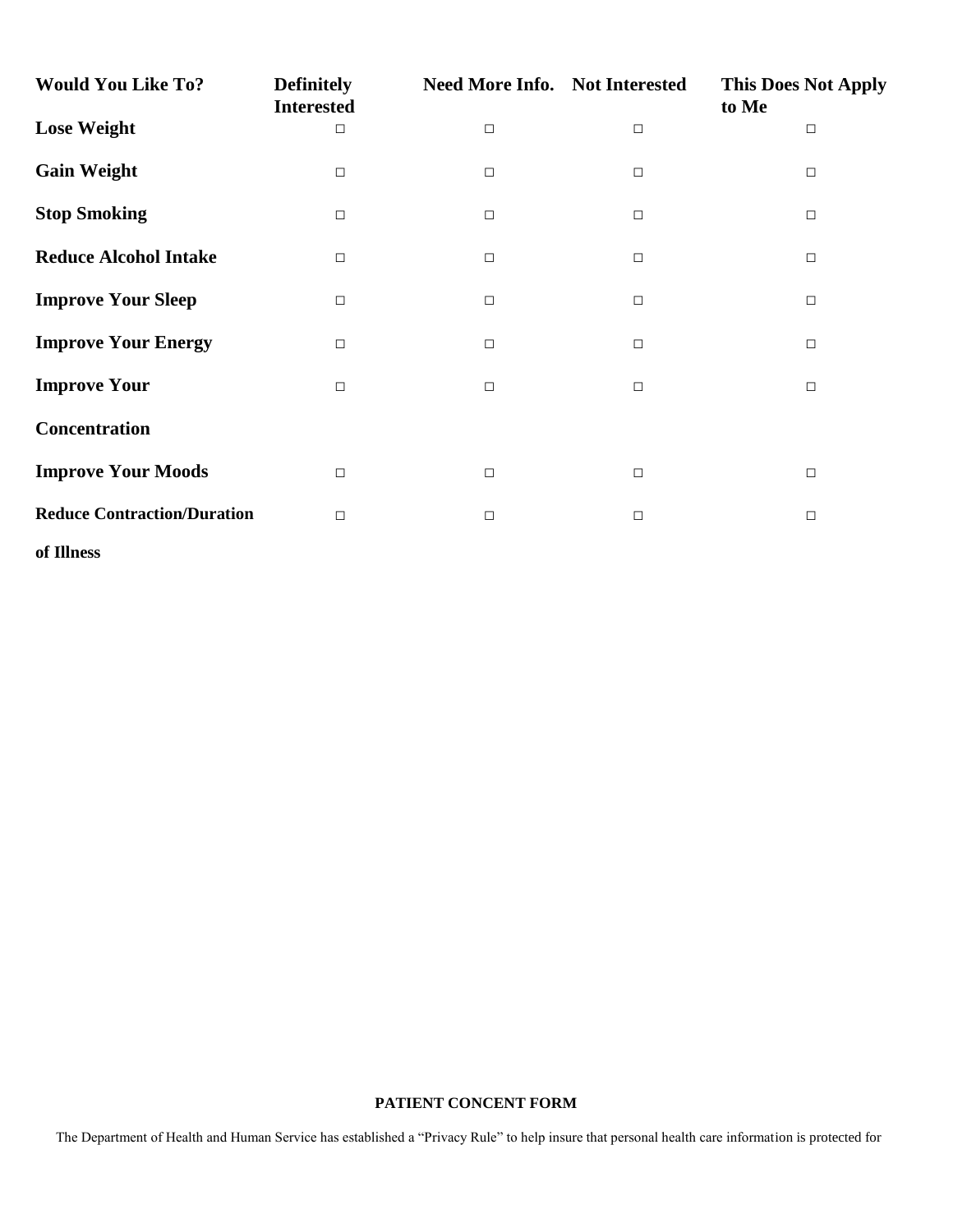privacy. The Privacy Rule was also created in order to provide a standard for certain healthcare providers to obtain their patients' consent for uses and disclosures of health information about the patient to carry our treatment, payment, or healthcare operations.

As our patient, we want you to know, that we respect the privacy of your personal medical records and will do all we can to secure and protect that privacy. We strive to always take reasonable precautions to protect your privacy. When it is appropriate and necessary, we can provide the minimum necessary information to only those we feel are in need of your healthcare information and information about treatment, payment or healthcare operations, in order to provide healthcare that is in your best interest.

We also want you to know that we support your full access to your personal medical records. WE may have indirect treatment relationships with you (such as laboratories that only interact with physicians and not patients), and may have to disclose personal health information for purposes of treatment, payment or healthcare operations. These entities are most often not required to obtain patient consent.

You may refuse to consent to the use or disclosure of your personal health information, but this must be in writing. Under this law, we have the right to refuse to treat you should you choose to refuse to disclose Your Personal Health Information (PHI). If you choose to give consent in this document, at some future time you may request or refuse your entire PHI. You may not revoke actions that have already been taken which relied on this or previously signed consent.

If you have any objections to this form, ask to speak to our HIPPA compliance officer.

You have the right to review our privacy notice, to request restrictions and revoke consent in writing after you have reviewd our privacy notice.

| Print<br>Name.<br>…natur~<br>Jate:<br>- |  |
|-----------------------------------------|--|
|-----------------------------------------|--|

#### **COMPLIANCE ASSURANCE NOTIFICATION FOR OUR PATIENTS**

To our valued patients:

The misuse of personal health information (PHI) has been identified as a national problem causing patients inconvenience, aggravation, and money. We want you to know that all of our employees, managers, and doctors continually undergo training so that they may understand and comply with government regulations regarding the Health Insurance Portability and Accountability Act (HIPPA) with particular emphasis on the "Privacy Rule." We strive to achieve the very highest standards of ethics and integrity in performing services for our patients.

It is our policy to properly determine appropriate uses of PHI in accordance with the governmental rules, laws, and regulations. We want to ensure that our practice never contributes in any way to the growing problem of improper disclosure of PHI. As part of this plan, we have implemented a Compliance Program that we believe will help us prevent any inappropriate use of PHI.

We also know that we are not perfect! Because of the fact, our policy is to listen to our employees and patients without any thought of penalization if they feel that an event in anyway compromises our policy of integrity. More so, we welcome your input regarding any service problems so that we may remedy the situation promptly. Thank you for being one of our highly valued patients.

Many people who come to our office say that they had a difficult time locating a physician in this area who practices alternative medicine.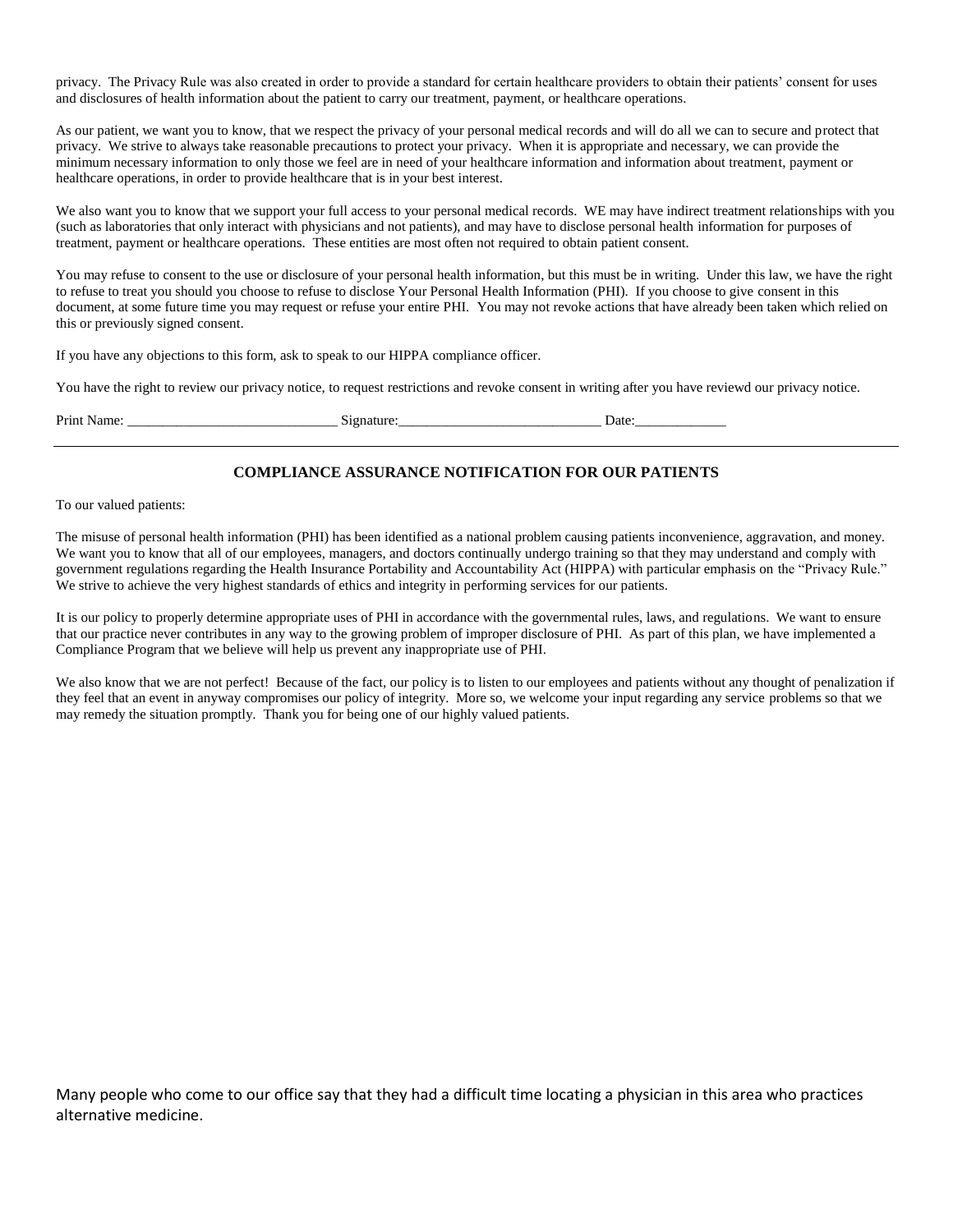In an effort to find out how best to let people know about our office and the services that exist, we ask that you fill out this brief questionnaire fully. Thank you for your help.

#### **HOW DID YOU HEAR ABOUT OUR OFFICE?**

|                               | $\Box$ Referral from a friend, co-worker or relative |                        |                |                                                                                                |                   |                                    |
|-------------------------------|------------------------------------------------------|------------------------|----------------|------------------------------------------------------------------------------------------------|-------------------|------------------------------------|
| $\Box$ Referral from a doctor |                                                      |                        |                |                                                                                                |                   |                                    |
| Specialty:                    | $\Box$ Nutritionist                                  |                        |                | $\Box$ Psychotherapist                                                                         |                   |                                    |
|                               | $\Box$ Podiatrist                                    |                        |                | $\Box$ Health/Life Coach                                                                       |                   |                                    |
|                               | Chiropractor                                         |                        | $\Box$ Dentist |                                                                                                |                   |                                    |
|                               |                                                      |                        |                |                                                                                                |                   |                                    |
|                               | $\Box$ Referral from a health food store             |                        |                |                                                                                                |                   |                                    |
|                               |                                                      |                        |                | Yellow Pages Book Used (Bergen, Passaic, etc.): [19] Decrement Pages And Pages And Pages       |                   |                                    |
|                               | Category Searched:                                   | $\Box$ Holistic Center |                | $\Box$ Nutrition                                                                               | $\Box$ Physicians |                                    |
|                               |                                                      |                        |                | $\Box$ New Jersey Naturally category Searched: $\Box$ Holistic Center $\Box$ Chelation Therapy |                   |                                    |
|                               |                                                      |                        |                | Physicians                                                                                     |                   | Other                              |
| Internet                      |                                                      |                        |                |                                                                                                |                   |                                    |
|                               | Dr. Leder's Website                                  |                        |                |                                                                                                |                   |                                    |
|                               | $\Box$ Organization Website                          |                        |                |                                                                                                |                   |                                    |
|                               | $\Box$ ACAM<br>$\Box$ AHMA                           |                        | $\Box$ A4M     | $\square$ AAEM                                                                                 |                   | $\Box$ ICIM $\Box$ Arthritis Trust |
|                               | $\Box$ Laboratory Website                            |                        |                |                                                                                                |                   |                                    |
|                               | $\Box$ Spectracell                                   |                        |                |                                                                                                |                   |                                    |
|                               | <b>IMMUNO</b>                                        |                        |                |                                                                                                |                   |                                    |
|                               | Neuroscience                                         |                        |                |                                                                                                |                   |                                    |
|                               | <b>Meta Metrix</b>                                   |                        |                |                                                                                                |                   |                                    |
|                               | Genova<br>$\Box$                                     |                        |                |                                                                                                |                   |                                    |
|                               | $\Box$ Other Site                                    |                        |                |                                                                                                |                   |                                    |
|                               |                                                      |                        |                | $\Box$ Other______________________                                                             |                   |                                    |

ROBIN ELLEN LEDER, M.D. 235 PROSPECT AVENUE HACKENSACK, NJ 07601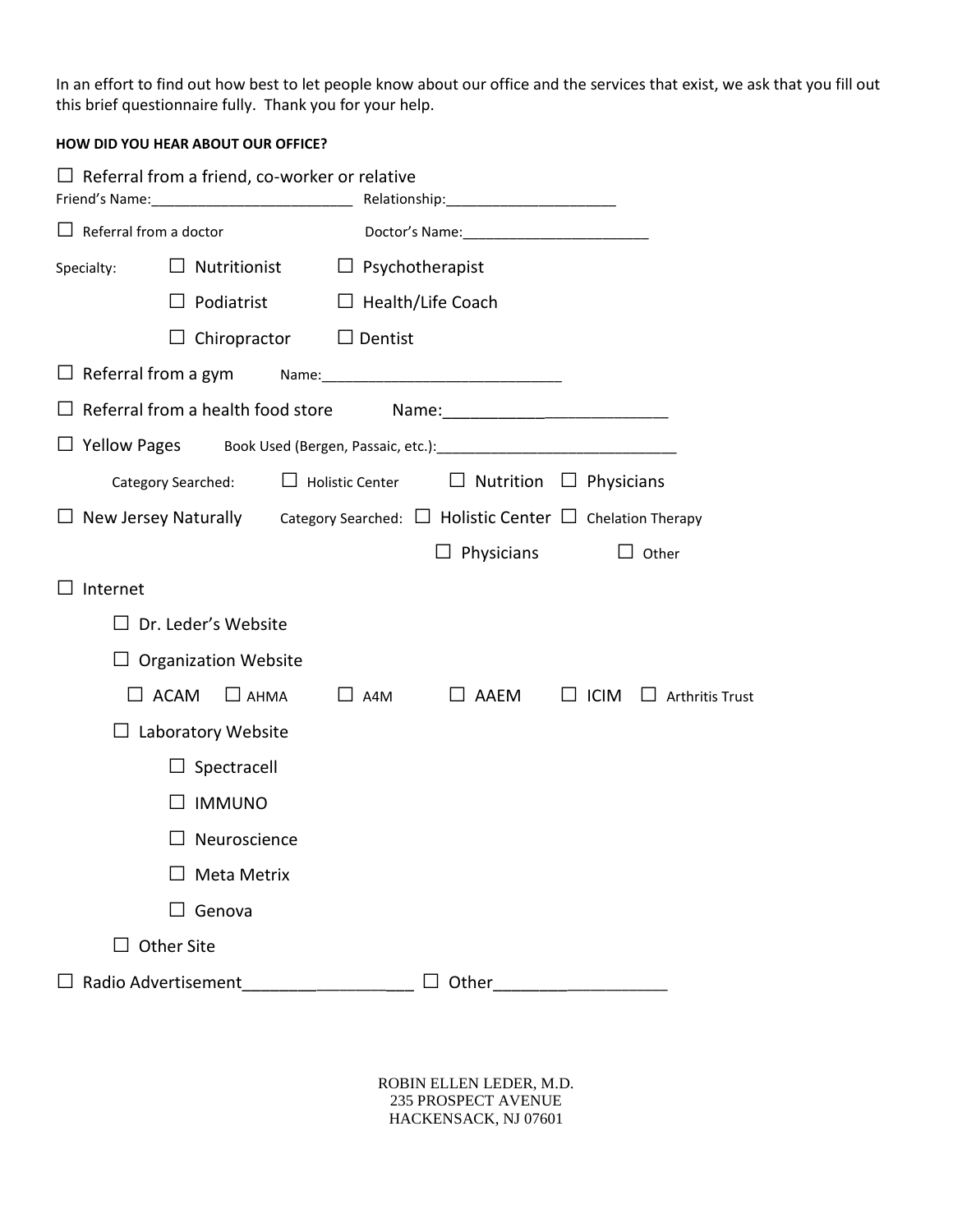#### **PATIENT PRIVACY PROTECTION**

#### TO WHOM IT MAY CONCERN:

I specifically direct the above not to copy or release any medical or health related information, records, history, or data to any person, including local, state, and/or federal government agencies without my express and specific written permission with each such request.

If I am legally declared incompetent or if I am physically unable to do so, consent may be given, in writing, by my heirs or assigns to release and access above.

| (Print Patient Name)              |
|-----------------------------------|
|                                   |
| (Print Patient Address)           |
|                                   |
| (Print Patient Address)           |
|                                   |
| (Patient Signature)               |
|                                   |
| (Witness Signature)               |
|                                   |
| (Date Patient and Witness Signed) |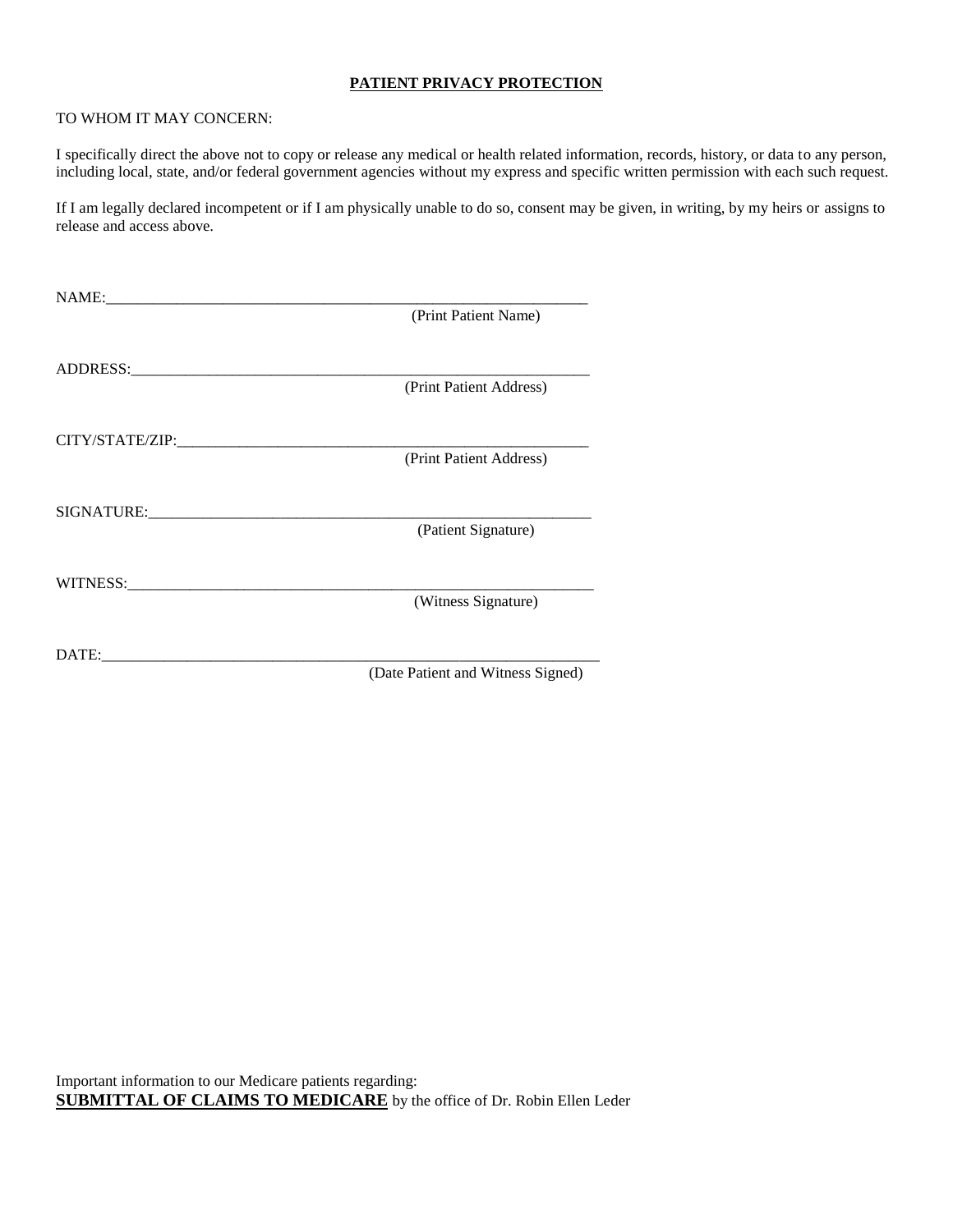As a very small practice, our office is permitted to submit Medicare patient claims through the mail on paper. At this point, we have chosen this option as opposed to electronic submittal, as it is far more cost effective for a very small office such as ours to use this approach, and our limiting administrative costs translates into our being able to contain the cost of services to our patients.

Also, to streamline our effort to submit your claims promptly, we ask that, on each date of service in our office, you fill out a Medicare form (red carbon copy-carrying HCFA form) according to the sample provided to you in your first day folder. If you are unable to fill this out because of disability, ask someone how to proceed. One filled out form is required for each submittal. After you have filled out the top of the sheet, we will enter the office information on the bottom and can submit promptly on the date of service. Your failure to supply us with a filled out form will inevitably lead to delays in submitting your claim and hence in your receiving your just reimbursement.

Paper submittals may not be processed as quickly as electronic claims, and are occasionally misplaced or lost to the system. It is unfortunately not unheard of for us to submit a claim, and discover later that Medicare has never entered the claim into their system. If you are waiting for reimbursement on a Medicare claim, you:

- Need to be aware of the possible delays that may occur
- Should not hesitate to contact Medicare if you have waited at least six weeks to hear about a claim, and have heard nothing
- Should make sure after six weeks that the claim has at least been entered into the system
- Should inform our office if the mailed claim has in fact not been entered into the system, so that we may resubmit it

Medicare informs us of any irregularities or inadequacies of our claims, if any, but they are not in a position to detect a failure of the claim to reach their office or to be entered appropriately by them into the system, NOR do we have the facility to know if a claim has gone unattended to or simply has not been received. **To maximize your reimbursement, you need to be on top of all claims, just as with a private insurer.** If you let us know of a problem, we can assist you.

Like other insurance claims, **Medicare claims are time-sensitive**, so do not wait months or years to let us know that a claim is not getting reimbursed. Timely submittal may be all that is required to get the payment you deserve.

If your Medicare claims are processed through other than the usual New Jersey Medicare channels and address, please give us the proper name and address of the Medicare provider who handles you.

## *I have read the above information regarding submittal of Medicare claims by the Doctor's Center for Health and Healing, and have understood it and my role as a patient in this context in obtaining all reimbursement due me.*

*\_\_\_\_\_\_\_\_\_\_\_\_\_\_\_\_\_\_\_\_\_\_\_\_\_\_\_\_\_\_\_\_\_\_\_\_ \_\_\_\_\_\_\_\_\_\_\_\_\_\_\_\_\_\_\_\_\_\_\_\_\_\_\_ Patient of Guardian Signature Date*

*\_\_\_\_\_\_\_\_\_\_\_\_\_\_\_\_\_\_\_\_\_\_\_\_\_\_\_\_\_\_\_\_\_\_\_\_*

*\_\_\_\_\_\_\_\_\_\_\_\_\_\_\_\_\_\_\_\_\_\_\_\_\_\_\_\_\_\_\_\_\_\_\_\_ \_\_\_\_\_\_\_\_\_\_\_\_\_\_\_\_\_\_\_\_\_\_\_\_\_\_\_*

*Patient Name Witness*

*Guardian Name*

# **INDIVIDUAL PATIENT HEALTH FLOW CHART**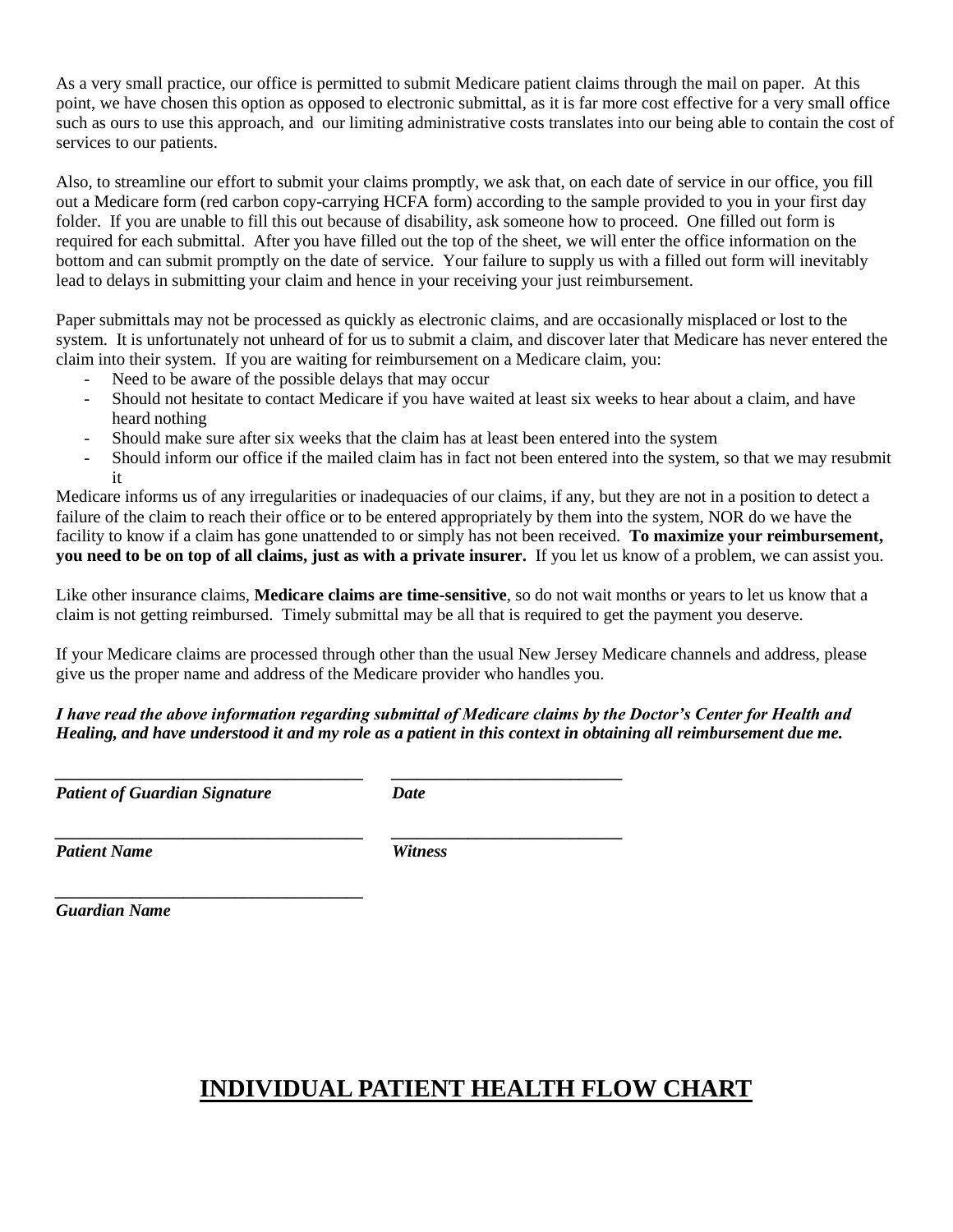| <b>Patient Name:</b> |  |
|----------------------|--|
|                      |  |

Date of Birth:\_\_\_\_\_\_\_\_\_\_\_\_\_\_\_\_\_\_\_\_\_

Allergies:\_\_\_\_\_\_\_\_\_\_\_\_\_\_\_\_\_\_\_\_\_\_\_\_\_

Please list all of the medications you are now taking:

| Medication | Date Begun | Dosage | Symptoms |  |
|------------|------------|--------|----------|--|
|            |            |        |          |  |
|            |            |        |          |  |
|            |            |        |          |  |
|            |            |        |          |  |
|            |            |        |          |  |

Please list the most recent dates you received each of the services listed below:

| <b>Full Physical</b>      |  |  |
|---------------------------|--|--|
| <b>EKG</b>                |  |  |
| <b>Office Breast Exam</b> |  |  |
| <b>Breast Self Exam</b>   |  |  |
| Mammogram                 |  |  |
| Pap Smear (Female)        |  |  |
| PSAG/PAP (Male)           |  |  |
| <b>Full Bloodwork</b>     |  |  |
| Urinalysis                |  |  |
| Hemoccult                 |  |  |
| Sigmoidoscopy             |  |  |
| Chest X-Ray               |  |  |
| TB Test                   |  |  |
| Eye Exam (Diabetics)      |  |  |

Robin Ellen Leder, M.D.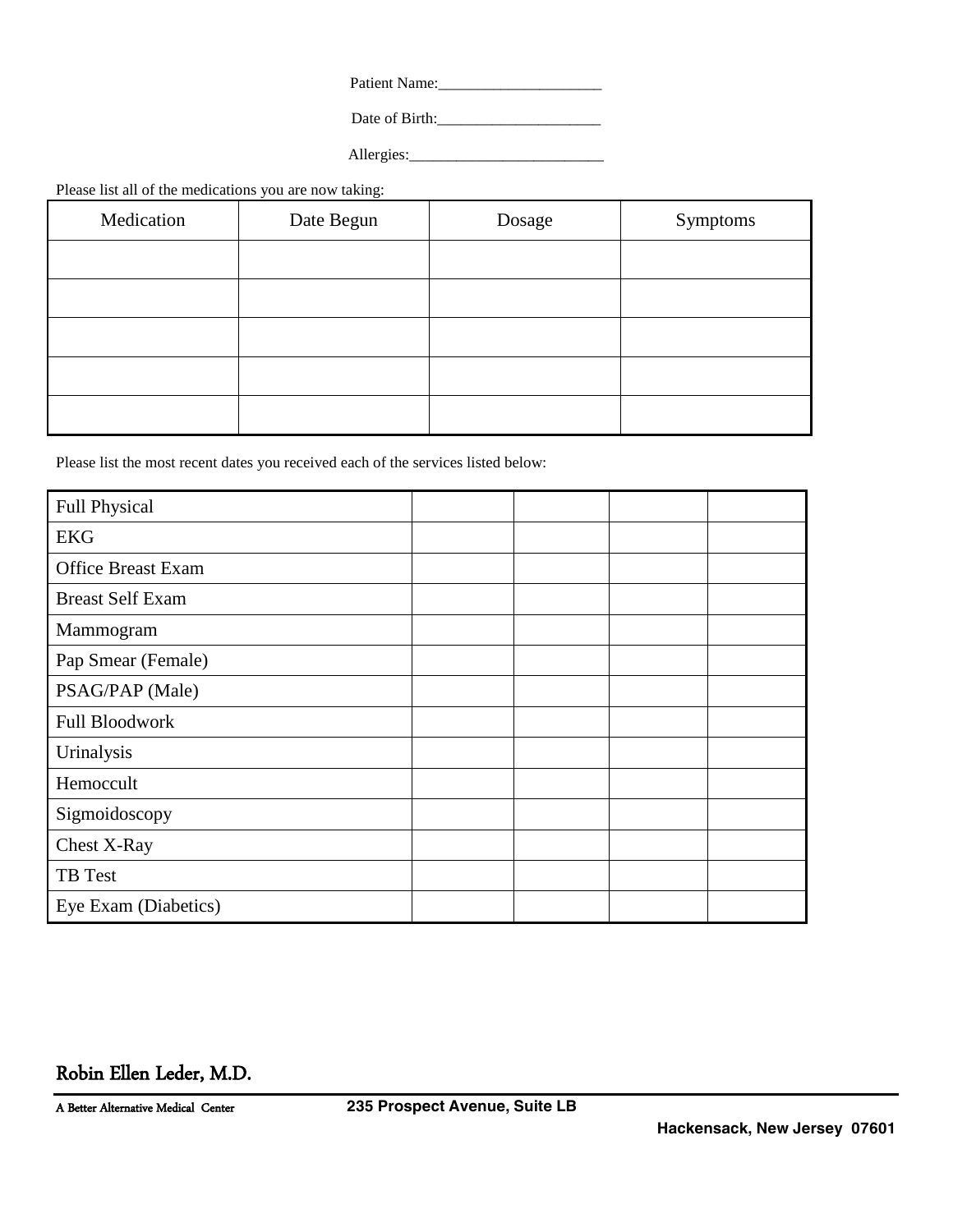## **STATEMENT OF OFFICE POLICY**

Please read all of the following statements regarding our office policy and initial each as marked by "X" to indicate that you have read and understood each paragraph:

1. **LAB TEST REVIEW:** The standard procedure at A Better Alternative Medical Center is for patients to review all tests results during a scheduled office visit with the ordering physician. The review is not handled by telephone.

Patient's Initials: X\_\_\_\_\_\_

2. **ADDITIONAL PRIMARY CARE PHYSICIAN**: Alternative medicine is not a hospital-based, nor an emergency care specialty. For this reason, you may find it convenient to maintain an ongoing relationship with a local Internist or other traditional physician while you are being treated at this center. In addition if at any time, Dr. Leder feels that your problem imminently requires diagnosis or care from a traditional specialist, you will be so advised and are strongly urged to follow any such advice.

Patient's Initials: X\_\_\_\_\_\_

3. **IN CASE OF EMERGENCY**: In the event of any medical emergency, we request that you contact both this office and any local physician with whom you are in contact, and then proceed directly to a local emergency facility for immediate attention. We will contact you as soon as possible, and will gladly work with any physician or facility of your choosing, to the extent that they are willing to accept guidance and/or assistance in the area of nutritional/complementary medicine. In our experience, this willingness will vary greatly from doctor to doctor.

Patient's Initials: X\_\_\_\_\_\_

4. **TELEPHONE CALLS:** Barring technical difficulties, a message machine should be available to receive your calls 24 hours a day. Messages are picked up at regular intervals, generally at least once daily and returned as soon as possible. The phone is best reserved for scheduling appointments and asking bried, individual, and well defined questions. If, during the week, you notice a change in symptoms, it is appropriate to schedule an office visit as soon as possible. If you have a number of questions about your diet, your progress, your program, etc, it is most useful to write the questions down as they occur to you, and arrange an appointment to cover them all in one visit. Using the phone in this limited fashion will assist the doctor in remaining on time for scheduled visits, both yours and those of other patients. Your cooperation is greatly appreciated.

Patient's Initials: X\_\_\_\_\_\_

5. **PAYMENT IN FULL ON DATE OF SERVICE:** Each of your visits, including today's visit, need to be paid in full on the date on which services are rendered. We accept **Visa and Mastercard only**, as well as checks backed with credit card information. We do not have the necessary billing manpower to offer extended payment plans or deferred billing, but the use of a credit card can afford you additional time to pay you office bills.

Patient's Initials: X\_\_\_\_\_\_

Page 1

6. **FORMAT OF VISITS:** Your first visit and all subsequent visits are billed based upon the length of time you spend with the doctor. The material covered in each visit varies considerably from patient to patient, but typically the first visit covers a detailed history/intake, the second a physical exam, any additional